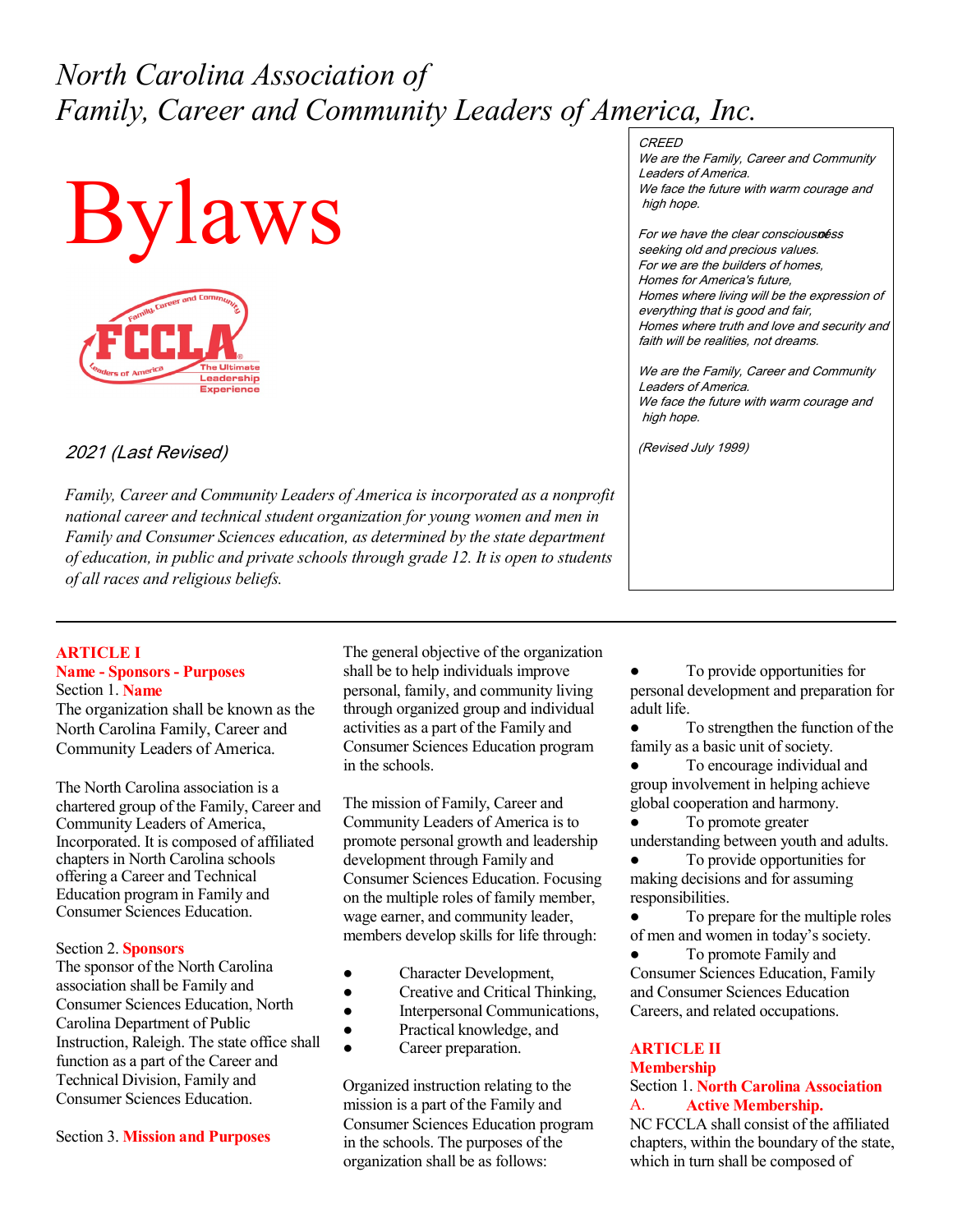students possessing the qualifications for membership. Any student who is taking or has taken a course in Family and Consumer Sciences Education through grade 12 shall be eligible for active membership in an organized chapter within the school.

## B. **Advisers**

Chapter advisers shall be the Family and Consumer Sciences education teacher(s) for the school in which they are teacher of record, or other individuals as chosen by the DPI Family and Consumer Sciences Education Consultant(s) or by the state Executive Director.

# C. **Alumni and Associates Membership**

Former chapter members or other adults who share the goals and purposes of this organization and its programs who wish to support the continuing development of FCCLA youth shall be eligible for Alumni and Associates membership. Alumni and Associates members may not hold office, make motions, or vote.

# D. **Honorary Membership.**

The State Executive Council of the North Carolina FCCLA shall determine the number of state honorary memberships to be awarded, and the procedure for selecting nominees for this award. Honorary members shall be selected by a majority vote by the State Executive Council. Honorary members shall have the privilege of attending all meetings of the organization. They shall not be eligible to make motions, vote, hold office, or serve on committees.

## Section 2. **Chapters**

A chapter may be formed wherever a group of students enrolled in Family and Consumer Sciences Education through grade 12, or previously enrolled, shall meet together under the guidance of the Family and Consumer Sciences Education teacher or teachers, and with the approval of the school administrators, draw up bylaws, adopt a program of work, elect officers, and affiliate with the state and national organization.

# A. **Chapters in Good Standing**

Chapters in good standing are those which maintain policies consistent with those of the North Carolina FCCLA and otherwise fulfill the requirements for affiliation.

# B. **The Types of Membership at the Chapter Level**

1. **Active Membership:** A student enrolled in a Family and Consumer Sciences Education class (first or second semester), or previously enrolled, shall be eligible for membership in any affiliated chapter of the North Carolina FCCLA. Such members may retain active membership during the time they are enrolled in school. Active members shall be eligible to participate in chapter programs and projects, to hold office, to make notions, and to be a voting member in all business sessions.

# 2. **Alumni and Associates**

**Membership:** Former chapter members or other adults who share goals and purposes of this organization and its programs who wish to support the continuing development of North Carolina FCCLA youth shall be eligible for Alumni and Associates membership. Alumni and Associates members may not hold office, make motions, or vote.

3. **Honorary Membership:** Honorary membership shall be awarded to individuals who have contributed to the advancement of Family and Consumer Sciences Education and the North Carolina FCCLA. The chapter may determine the number of honorary memberships to be awarded each year and the procedure for selecting nominees for receiving this award.

## **ARTICLE III District** Section 1. **Membership**

The chapters composing the North Carolina FCCLA may be organized into groups known as districts.

## Section 2. **Organization**

There are eight designated districts within the state. Membership and activities

within those districts shall be approved by the respective school divisions and their local supervisors and advisers.

# **ARTICLE IV Officers**

## Section 1. **Officers**

The North Carolina FCCLA shall have a president and eight vice presidents for a total of nine officer positions. Of these officers, at least one will represent members in the middle school level. There shall be an additional vice president if a national officer candidate is not elected to national office.

## A. **General Qualifications**

All candidates shall have the following qualifications:

In the process of completing an active membership in an affiliated chapter, for at least a year,

Enrollment in Family and Consumer Sciences course(s), including a FCS exploratory course for middle school candidates, while holding office is preferred for all those elected, but not mandated.

• Classification as a rising  $7<sup>th</sup>$ ,  $8<sup>th</sup>$ ,  $9<sup>th</sup>$ ,  $10^{th}$ ,  $11^{th}$ , or  $12^{th}$  grader.

## B. **High School Candidates**

High School candidates shall also have the following qualifications:

● Classification as a student in good standing, with an overall unweighted scholastic average of 3.0 (on a 4.0 scale) or above (transcript must be submitted with officer candidate's application).

● High school candidates are eligible for all state officer positions, with the exception of the vice president of middle schools position.

# C. **Middle School Candidates**

Middle school candidates shall also have the following qualifications:

● Classification as a student in good standing, with an overall unweighted scholastic average of 85 or above (transcript must be submitted with officer candidate's application).

Middle school candidates are eligible for the vice president of middle schools position only. The state Executive Director, in consultation with the State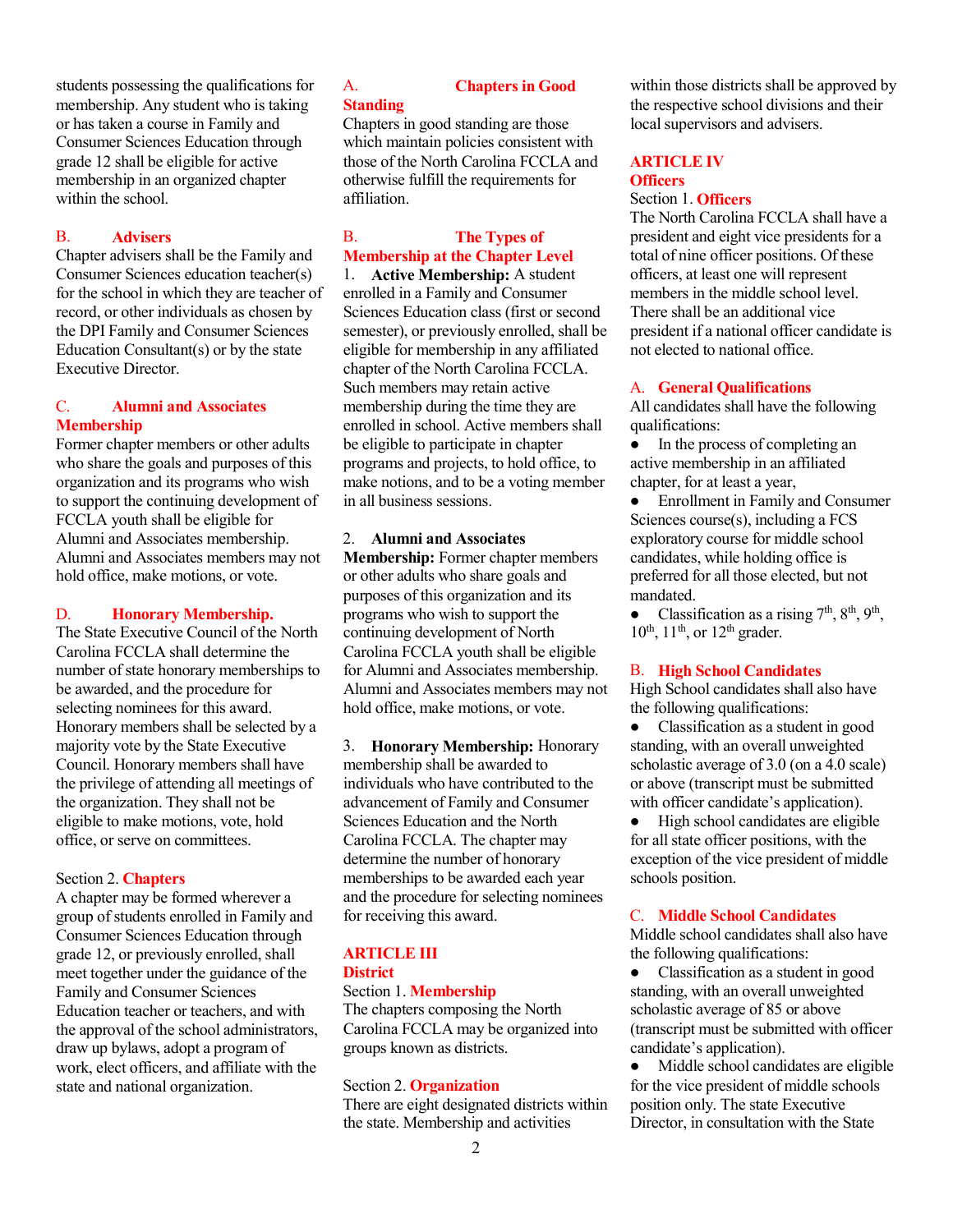Selection Committee, and/or State Executive Council will have the ability to promote a middle school candidate to any other state officer position in the event a position is vacant.

## Section 2. **Duties** 1. **President**

The state president shall preside over all business meetings of the North Carolina Association and the State Executive Council, and serve as the official spokesperson for the association. They shall provide leadership to the State Executive Council, members and advisers of North Carolina FCCLA, and to all program activities. The president shall present a report forwarded by the state Executive Director of the financial status of North Carolina FCCLA to the delegates assembled at the State Leadership conference. They will serve on the Board of Directors Executive Committee. The state president shall also serve two years on the Board of Directors and as a chair of the State Selection Committee in the year following their year of service.

# 2. **Vice Presidents**

Each vice president shall assist with State Executive Council meetings by presiding on a Board of Directors committee. If applicable, a vice president may serve as chair of a State Executive Council committee.

The First Vice President shall assume the responsibility of the president in the event of their absence, serve on the Board of Directors Operating Policy Committee, keep a written record of meetings of the State Executive Council and of North Carolina FCCLA, shall collect all records pertaining to the work of the state committees, if applicable, and present these to the state Executive Director for the permanent records of North Carolina FCCLA, and serve for one year on the Board of Directors.

The vice president of programs shall implement and publicize the state and national programs, serve on the Board of Directors Program Committee, and

coordinate recognition pertaining to state and national programs.

The vice president of public relations shall serve on the Board of Directors Communications Committee, develop a statewide public relations plan, be responsible for the publicity of the association, and coordinate educational partnerships for the association.

The vice president of community outreach shall implement and publicize all state and national programs related to service learning, serve on the Board of Directors Program Committee, and coordinate recognition activities related to those programs.

The vice president of parliamentary law shall sustain parliamentary procedure throughout all meetings of the State Executive Council and the State Leadership Conference, coordinate the process for election and installation of officers, coordinate the State Selection Committee, serve on the Board of Directors Operating Policy Committee, and provide training in parliamentary procedure.

The vice president of competitive events shall work with the Competitive Events Advisory Team to assist in the organization and implementation of competitive events at the state level and be responsible for the publicity of the competitive events, and serve on the Board of Directors Competitive Events Committee.

The vice president of membership shall promote membership in Family, Career and Community Leaders of America, Inc. and in North Carolina FCCLA, serve on the Board of Directors Membership Committee, and coordinate recognition activities related to membership.

The vice president of middle schools shall serve on the Board of Directors Membership Committee, assist the vice president of membership in the promotion of membership in North Carolina FCCLA to middle school members, assist the vice president of

parliamentary law with the coordination of officer elections and installation, and any additional duties as assigned by the state president, in consultation with the state Executive Director.

## 3. **Consultant(s)**

At the discretion of the state Executive Director, consultants may be appointed to the State Executive Council. The consultant(s) shall be responsible for providing leadership to the State Executive Council, and to chapters throughout the state, and other responsibilities as assigned by the State Executive Council, in consultation with the state Executive Director. A consultant shall be a voting member of the State Executive Council.

#### 4. **Vice President of Development**

In the event a national officer candidate does not become a national officer, they shall be titled vice president of development. The vice president of development shall be responsible for providing leadership to the State Executive Council and will work directly with the state staff to develop partnership, secure grants, and raise funds. The vice president of development shall be a voting member of the State Executive Council.

# 5. **National Officers**

National officers from North Carolina serve as liaisons between the state and the national associations and shall be voting members of the State Executive Council.

## Section 3. **Terms of Office**

The terms of each officer shall be one year, or until such time as successors are elected, with the exception of a national officer. Officers may not serve two consecutive terms.

#### Section 4. **Vacancies**

The first vice president shall fill a vacancy in the office of president. In the event another office becomes vacant, the State Executive Council will name a replacement, or the other officers will assume the duties of the unoccupied office.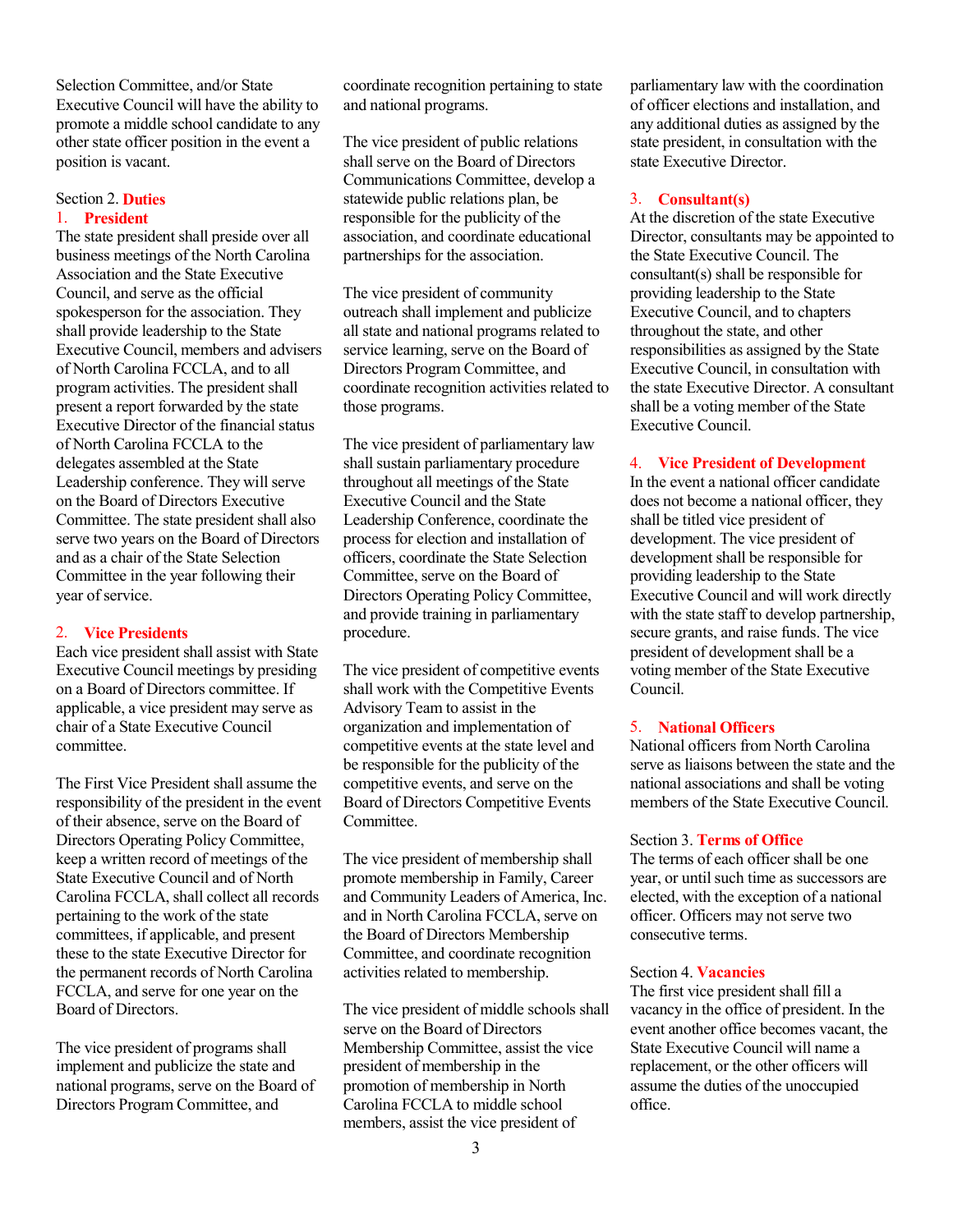# Section 5. **Dismissal of Officer**

Should an officer fail to fulfill their duties as stipulated in the Bylaws (Article IV, Section 2) and/or is found in violation of the Officer Pledge and Code of Conduct agreement signed upon election, the officer may be subject to dismissal.

#### **ARTICLE V**

#### **Nomination and Election of Officers** Section 1. **Selection of Nominations**

Each North Carolina FCCLA chapter shall have the privilege of presenting one nominee for office on the State Executive Council of North Carolina FCCLA. In order to nominate, chapters and members must be appropriately affiliated with the state and national organizations.

# Section 2. **Preparation of Slate of Officers**

Officer candidate applications, transcripts, and other required documents shall be submitted to the state Executive Director by the postmark date. Candidates may be solicited prior to the application deadline to increase the likelihood that each district is represented.

The state Executive Director shall prepare summaries on which the qualifications of the nominees for each officer are stated. A ballot shall be prepared for use by voting delegates at the State Leadership Conference.

#### Section 3. **Election of Officers**

Each chapter in attendance at the State Leadership Conference shall receive a copy of the resume for each of the state officer candidates. Voting will take place during a designated session at the meeting.

Balloting shall take place according to the following procedures:

1. Each chapter shall cast one vote per affiliated chapters for the officer candidate in each district, and one vote for one candidate as vice president of middle schools.

2. The following positions will be filled based on the ballot results:

a. The vice president of middle schools candidate with the highest number of votes shall be elected a state officer.

b. The candidate with the highest number of votes from each district shall be elected a state officer.

c. Once each of the positions have been filled, the candidates with the highest number of votes shall fill the remaining state officer positions.

3. State Officers, consultants, and national officers shall be entitled to vote on all officer candidates.

4. In the event of a tie, the state president's vote shall cast the tie-breaking vote.

5. The newly elected state officers shall be announced to the membership at a time determined by the State Executive Council. The State Selection Committee shall interview all newly elected state officers in order to establish a designated officer position.

## Section 4. **State Selection Committee** A. **Definition**

The State Selection Committee shall be chosen each year to determine the office to be held by each elected officer. This committee shall function at the State Leadership Conference and shall be composed of:

● Chair: Immediate Past President

Adviser to the State Executive Council, appointed by the state Executive **Director** 

• One other adviser, rotating annually, representing the eight districts.

● Three current/former student members.

#### B. **Procedure**

The committee shall interview all newly elected state officers for a designated position. The state officers shall be named president, first vice president, vice president of programs, vice president of public relations, vice president of community outreach, vice president of parliamentary law, vice president of competitive events, vice president of membership, with the middle school candidate given the office of vice president of middle schools.

In the event there are vacant state officer positions, the state Executive Director, in consultation with the State Selection Committee, shall appoint the middle school candidate in another vice president position.

#### C. **Adjustment in Election of Officers**

In the event an emergency prevents the election of officers according to the plan outlined in this article, the state Executive Director, DPI Family and Consumer Sciences Education Consultant(s), and State Executive Council shall decide upon a substitute plan.

#### **ARTICLE VI Advisers**

#### Section 1. **State Executive Director**

The state Executive Director shall be the chief administrative officer of North Carolina FCCLA and shall serve as an ex-officio member of the state Board of Directors and of all committees on the board, without a vote. The responsibilities of the state Executive Director shall be determined by the state Board of Directors as outlined in the board's Operating Policy Manual. Election or removal of the state Executive Director shall be by a majority vote on the state Board of Directors, after consultation with the State Executive Council. The terms and conditions of employment shall be determined by the board.

# Section 2. **Duties of an Adviser to a State Officer**

An adviser to a state officer shall: (1) directly supervise all activities and assignments of the officer relating North Carolina FCCLA; (2) be responsible for the state officer while attending and participating in functions sponsored by North Carolina FCCLA; and (3) apprise the local school administration, and state Executive Director of the activities, responsibilities, and progress of the state officer. An adviser shall be the adviser to the local chapter of which the officer is a member. With approval of the school system and state Executive Director, officer candidates who are rising 9<sup>th</sup> graders have the option of choosing either their middle school adviser or high school adviser as their state officer adviser.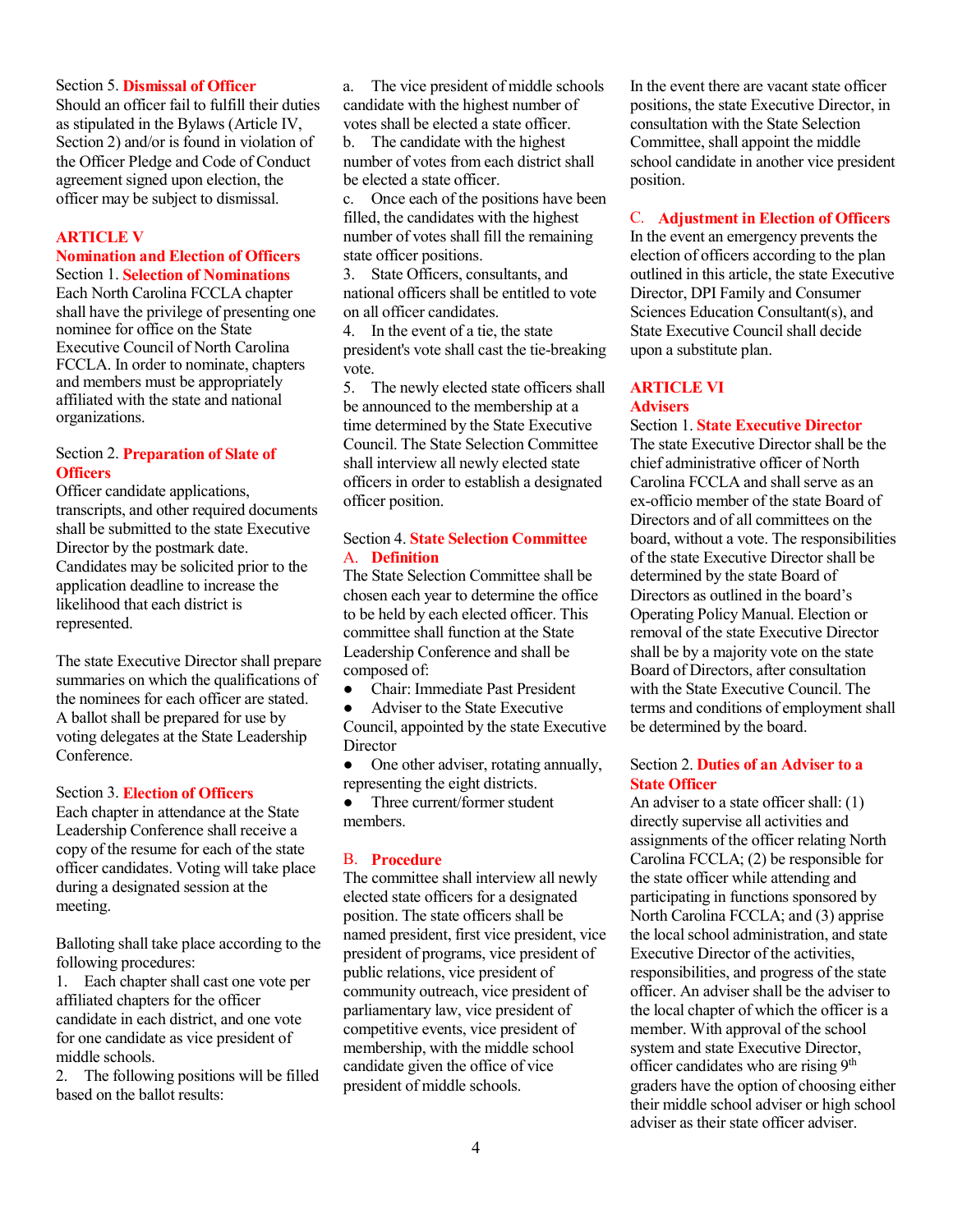# Section 3. **Duties of the Adviser to a National Officer Candidate/National Officer**

The adviser to a national officer candidate/national officer shall: (1) directly supervise all activities and assignment of the national officer candidate/national officer relating to the North Carolina FCCLA and the national association; (2) be responsible for national officer candidate/national officer while attending and participating in functions sponsored by North Carolina FCCLA and national associations; and (3) apprise the local school administration, and state FCCLA Executive Director of the activities, responsibilities, and progress of the national officer candidate/national officer.

# **ARTICLE VII Leadership**

Section 1. **State Executive Council**

The elected state officers and consultant(s) shall compose the State Executive Council.

The national officer(s) from North Carolina, and any appointed consultant(s) shall serve as a voting member(s) of the State Executive Council.

The FCCLA state Executive Director and chapter advisers to the state officers shall serve as official advisers to the council.

The State Executive Council shall:

Be responsible for planning ways of facilitating the state program of work.

Approve the work of all state committees.

Make decisions regarding the expenditure of funds.

Determine the program of the state meeting and the business to be brought before the delegates.

Conduct such other business shall facilitate the progress of the state associations.

● Give leadership to chapters in the state.

● Promote membership recruitment and chapter development.

Establish partnerships between North Carolina FCCLA and business/industry.

# Section 2. **Board of Directors** A. **Governance and Powers**

The legal governing body of the North Carolina Association of Family, Career and Community Leaders of America, Inc. shall be the state Board of Directors. The primary functions of the board shall be to set policy relating to program fiscal matters and to be responsible for sound management. The state Executive Director shall be the administrator of the organization. The board receives and acts upon the recommendations of the state Executive Director, in consultation with DPI Family and Consumer Sciences Education Consultant(s), relative to the management of program and fiscal matters.

# B. **Duties, Responsibilities, and Authority**

Board members shall agree to commit the time to serve a term of one, two, or three years on the Board of Directors of North Carolina FCCLA, based on the seat they hold on the board. A board member shall not be reappointed for a third term of service without one or more years elapsing between them.

Board members shall be expected to attend all regular and special meetings of the board and agree to serve on committees as assigned. Board members shall demonstrate an active interest in Family and Consumer Sciences and in FCCLA's mission, goals, programs and activities. They shall abide by and support all decisions, policies, and programs adopted by the board and not act independently on matters that should be decided by the entire board, keeping the mission statement of Family, Career, and Community Leaders of America, Inc. as the focal point.

Board members shall promote interest and active participation in the organization on the part of the membership and representative groups. Board members shall agree to represent North Carolina FCCLA when called on

by the board chairt or the state Executive Director. Board members shall review suggested amendments, formulate proposed amendments to the bylaws, and review and vote on the proposed budget.

# C. **Membership**

The Board of Directors shall consist of members elected by related organizations and groups, members ex-officio, youth members and members elected by the board. The total number of which shall be limited to no less than ten (10) members and not to exceed twenty-four (24).

# D. **Membership Election**

Members shall be elected by related organizations and groups according to their election procedures as follows: three (3) youth members, one (1) Alumni & Associates member, two (2) business/industry representatives elected by the board, one (1) college/university educator elected by the board; the immediate past president of the board, at least four (4) active advisers, NCACTE Administration Division Representative, NCACTE FCS Division Representative and/or NCAFCS Representative, and DPI Family and Consumer Sciences Education Consultant(s). Members may serve in more than one capacity.

# E. **Members Ex-Officio**

The state Executive Director shall be an ex-officio member of the board. State officers, with the exception of state president and the first vice president shall be ex-officio members of the board.

## F. **Youth Members**

In addition to the current state president, there shall be two youth members as follows: the immediate past president and the first vice president.

# G. **Terms of Directors**

Members shall serve terms as designated by operating policy. Directors may be reelected for a second two or three-year term. At least 12 months must elapse before any such director having served two consecutive terms may be elected for another term. The board chair shall serve two years following his/her term of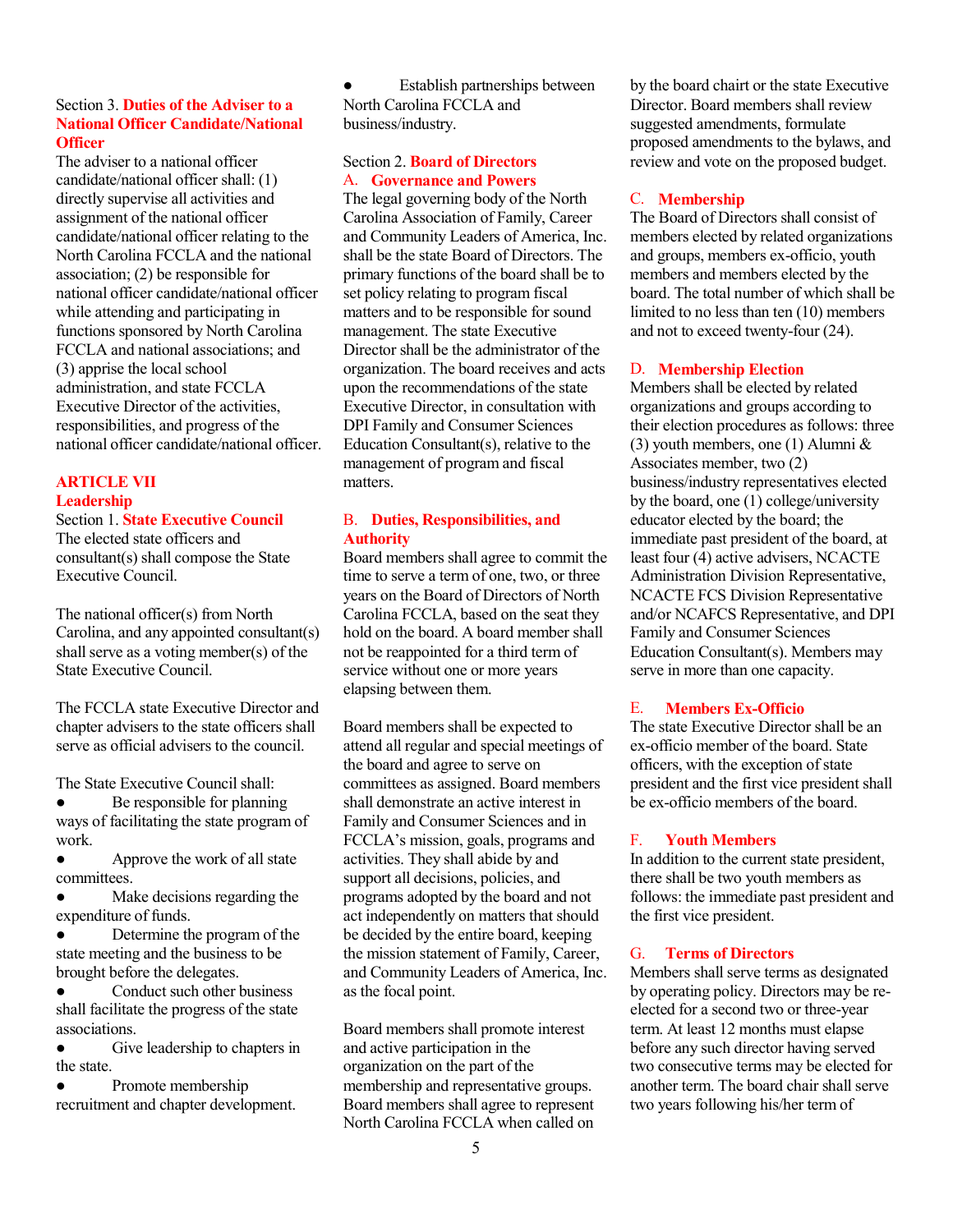office. The state president shall serve one year following their term of office.

## H. **Voting Privileges**

Each member of the board will have one vote on any issue to be determined by the board. The state president and first vice president have one vote. DPI Family and Consumer Sciences Education Consultant(s) shall share one vote.

## I. **Vacancies**

The board may fill vacancies at any meeting. Any director elected for the balance of an unexpired term shall, in addition, be eligible for the maximum number of complete consecutive terms as director as provided by this document.

#### J. **Assumption of Office**

Persons elected to the board shall assume their seat as directors immediately following the CTE Summer Conference.

## K. **Officers of the Board**

The officers of the board shall consist of the chair, chair-elect, treasurer, secretary, and immediate past chair. They shall fulfill their duties as designated by the operating policy.

#### L. **Regular Meetings**

There shall be regular meetings of the board each year.

## M. **Special Meetings**

Special meetings may be called by the board chair or shall be called upon the written request of five voting members of the Board of Directors. Written notices of any special meeting shall be sent to each member at least 14 days in advance, with a statement of time, place, and meeting agenda.

#### N. **Attendance by Non-Directors**

All Board of Directors meetings are open to interested persons. The Board of Directors always reserves the right to move into executive session.

#### O. **Minutes of Executive Session**

When the Board of Directors or Executive Committee goes into executive session, action taken will be noted and a summary of those will become a part of

the minutes of the full meeting. There will be no minutes of executive sessions.

#### P. **State Leadership Conference**

The time and place of the state meeting shall be determined by the state Executive Director in consultation with the Board of **Directors** 

# Q. **Committees of the Board**

There shall be an Executive Committee, standing committees, and ad-hoc committees of the board. Standing committees shall include: Communications, Finance and Budget, Membership, Nominating, Operating Policy, Programs, and Competitive Events. The board chair may appoint adhoc or advisory committees and task forces, and they shall report to the board through the appropriate standing committee.

#### R. **Quorum**

A majority of voting members of the board shall constitute a quorum for the transaction of business. A majority of voting members of the committee(s) should constitute a quorum for the committees. Proxy voting is not allowed.

## S. **Channel to the Board**

Any official communication from individuals or groups shall be presented in writing to the Board of Directors.

#### T. **Indemnification of Directors**

Any person made party to any action, suite, or proceeding by reason of the fact that the person is or was a member of the state Board of Directors shall be indemnified by North Carolina Association of Family, Career and Community Leaders of America Inc., against expense actually incurred by the person in the defense of such action.

## U. **Relationship of the state Board of Directors and the State Executive Council**

The State Executive Council and the state Board of Directors are interdependent in matters of program development, program implementation, and public relations. The State Executive Council and the Board of Directors are recognized

in this document as the two decisionmaking bodies of the North Carolina Association of Family, Career, and Community Leaders of America Inc. State officers shall have membership on the board and its committees as provided in this document.

#### **ARTICLE VIII**

## **Dues – Fiscal Year – Budget - Audit** Section 1. **State Dues**

The individual membership dues for North Carolina FCCLA shall be determined by the Board of Directors, subject to approval of the delegates.

# Section 2. **National Dues (As set forth in the current National Bylaws)**

A. The amount of national dues for active members shall be determined by the National Executive Council and the national Board of Directors subject to approval of the voting delegates at the national meeting. B. The amount of dues for the alumni/associate member category shall be determined by the National Executive Council and national Board of Directors.

C. National honorary members pay no dues.

#### Section 4. **Fiscal Year**

The fiscal year shall be September 1 through August 31.

#### Section 5. **Budget**

The North Carolina FCCLA state Executive Director shall prepare the budget. It shall be approved by the Board of Directors.

# Section 6. **Audit**

The financial statement of all income and expenditures prepared in the office of North Carolina FCCLA state Executive Director shall be audited annually according to state policy. The auditor's account shall be presented to the Executive Board.

# **ARTICLE IX**

#### **State Executive Committees** Section 1. **Appointments**

The state president shall appoint, after consultation with the state Executive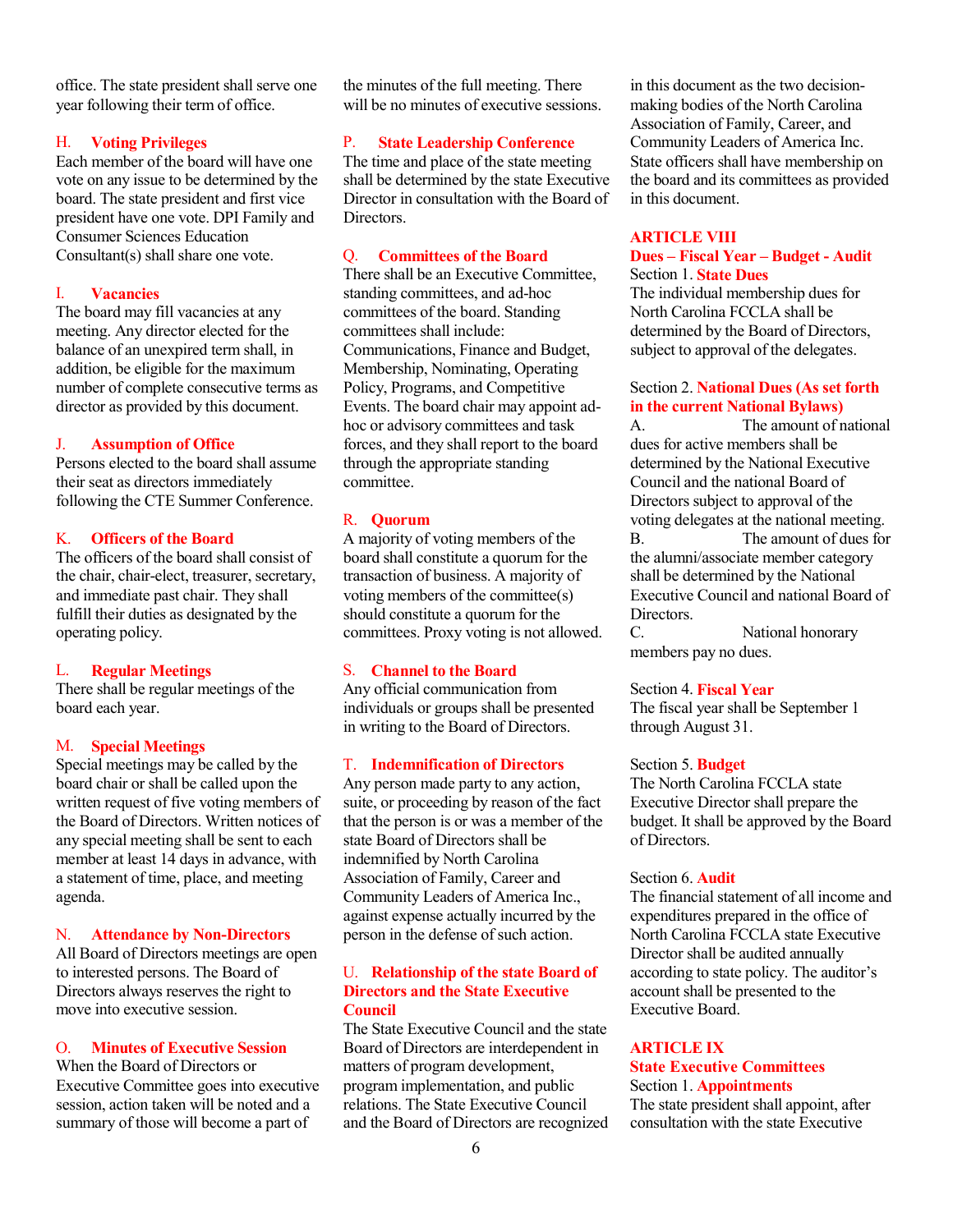Director, the chair of any State Executive Council committees.

#### Section 2. **Committees to be Appointed**

The need for committees shall be determined by the State Executive Council after reviewing the work of the committees of the previous year and considering a program of work for the current year.

#### Section 3. **Reports**

The State Executive Council shall decide if the committee's chair shall report to the members at the State Leadership Conference. Each committee chair shall submit a written report to the first vice president.

# **ARTICLE X State Meetings**

#### Section 1. **State Leadership Conference**

The State Leadership Conference shall be held in order to: (1) provide for the completion of the election of officers; (2) facilitate the sharing of information regarding work that has been done by North Carolina FCCLA members and chapters; (3) formulate new objectives or emphasis in the program of work; (4) transact all business coming before North Carolina FCCLA; and (5) foster leadership development.

The State Executive Council may determine that district meetings may be held in any one year in lieu of the State Leadership Conference.

## Section 2. **Delegates** A. **Voting Delegates**

When chapters are voting for other matters, except state officer election, each chapter shall be allowed the following number of voting delegates based on chapter affiliations on March 1st.

 $1-12$  members  $= 1$  voting delegates 13-24 members = 2 voting delegates 25-36 members  $=$  3 voting delegates  $37-48$  members = 4 voting delegates  $49+$  members = 5 voting delegates

Each voting delegate may only vote once.

#### B. **Representatives**

Representatives may be designated, other than voting delegates, to attend meetings and conferences, as authorized by the State Executive Council.

#### Section 3. **Voting**

The privilege of making motions, discussing, and voting shall be limited to the voting delegates and the state officers. Delegates are entitled to vote only if they are present at the time of sign-in. The privilege of discussion may be extended to non-voting representatives upon the consent of the delegates.

#### Section 4. **Special Meetings**

Special meetings may be called by the State Executive Council when the need arises.

#### Section 5. **Quorum**

Voting delegates in attendance at the State Leadership Conference shall constitute a quorum.

# **ARTICLE XI**

#### **National Officers** Section 1. **Selection of Candidate(s) for National Officer**

Applications shall be submitted to the North Carolina FCCLA state Executive Director by the postmark deadline. The approval of applications will be at the discretion of the state Executive Director, in consultation with the Board of Directors Executive Committee.

#### Section 2. **Qualifications of National Officers**

A national officer candidate shall meet the qualifications set forth in the current National Bylaws FCCLA.

## **ARTICLE XII Parliamentary Authority** Section 1 **Parliamentary Authority**

Roberts Rules of Order, Newly Revised shall govern the conduct of state, districts, and chapter meetings of the Family, Career and Community Leaders of America, Inc. in all cases to which they are applicable and in which they are not inconsistent with Bylaws.

Section 2. **Suspension of the Rules and/or Bylaws**

Rules and/or bylaws pertaining to specific procedures or articles may be temporarily suspended upon a two-thirds (2/3) majority vote.

## Section 3. **Parliamentary Authority**

The elected state vice president of parliamentary authority shall sustain the parliamentary procedure during all meetings of the State Executive Council and the annual State Leadership Conference.

#### **ARTICLE XIII Amendments**

#### Section 1. **Amendments**

These Bylaws may be amended at the State Leadership Conference by a twothirds vote of the voting delegates present and voting. Amendments shall become effective immediately.

Section 2. **Proposal for Amendments** A chapter or district may present an amendment to the Board of Directors for approval 90 days prior to the State Leadership Conference.

Proposed amendments must be approved by the Board of Directors before they are presented to the delegates.

A copy of the proposed amendments, properly approved as above, shall be sent to the chapters before the State Leadership Conference.

The Executive Committee, with Board of Directors approval, may make editorial changes as needed to the bylaws.

# **Article XIV**

#### **Dissolution or Liquidation of Assets**

Upon dissolution or final liquidation of the state organization, after the discharge or satisfaction of all outstanding obligations and liabilities, the remaining assets shall be used by the state Board of Directors in accordance with the purposes of the state organization or shall be transferred to any other organization organized and operated exclusively for religious, charitable, scientific or educational purposes, within the meaning of Section  $501(c)$  (3) of the Internal Revenue Code of 1954 (or corresponding